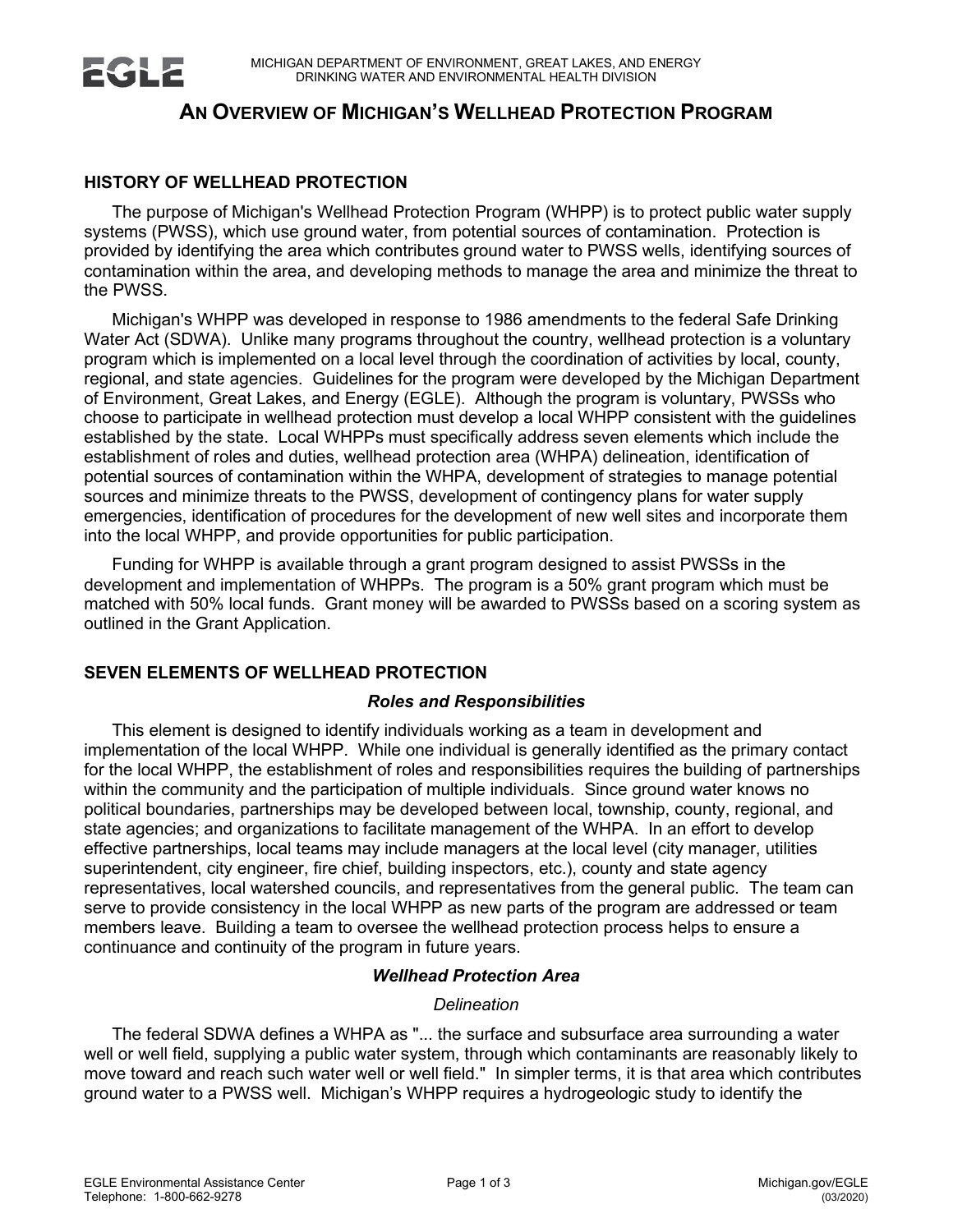contributing area. The area contributing ground water to a well may extend for miles therefore, Michigan's WHPP is based upon a ground water time-of-travel (TOT) of 10 years. The 10-year TOT provides a reasonable length of time for responding to environmental problems within the WHPA while concurrently providing a smaller area which can be reasonably managed.

### *Tritium Analysis*

Tritium analysis may be used to estimate the time since recharge to the ground water system occurred and the susceptibility of the ground water system to contamination. Tritium concentrations in ground water provide a useful method for determining an aquifer's degree of confinement. Tritium levels that are at or below one tritium unit indicate that the aquifer as "not vulnerable."

#### *Potential Sources of Contamination*

Michigan's WHPP requires the identification of potential sources of contamination within the WHPA. As a minimum, known and potential sites of environmental contamination should be included on a contaminant source inventory list. Known sites of environmental contamination may include leaking underground storage tanks, Superfund sites, sites of environmental contamination, and oil and gas contamination sites. Sites which represent a potential for contamination include registered underground storage tanks, hazardous waste generators, chemical storage facilities and ground water discharges.

Land use associated with agricultural operations, commercial facilities, manufacturing and industrial facilities, institutional facilities, and utility companies may also be considered potential sources of contamination. Abandoned wells left improperly sealed provide a direct conduit into the ground water system through which contaminants may migrate and should be considered potential sources of contamination.

### *Wellhead Protection Area Management*

The goal of WHPA management is to provide mechanisms which will prevent existing and potential sources of contamination from reaching the public water supply well or well field. Communities are encouraged to develop management strategies which may be unique to their situation and specific to the contaminant source inventory developed for the WHPA. Management approaches may entail a broad range of activities including facility inspections, land-use regulations, operational policies, best management practices, public information and education. Management strategies should serve to generate support and attention to the WHPA for local, county, state, and federal regulatory activities. The strategies should attempt to minimize (eliminate if possible) land use activities which pose a significant threat to the PWSS, motivate landowners within the WHPA to take appropriate steps to reduce threats to the PWSS, and provide education to residents, businesses, and industries located within the WHPA to emphasize their role in making wellhead protection work.

An important aspect of wellhead protection is the general acceptance of the concept by community leaders and the development of land use and land protection measures which support wellhead protection. One means of providing for intelligent land use development is the incorporation of the wellhead protection concept and the WHPA into a community's Master Plan. Incorporation in the Master Plan aids community leaders in recognizing the extent of the WHPA and the need to set goals and objectives for community development which serve to protect the PWSS. This approach provides a mechanism for the effective use of local regulations in support of wellhead protection. Such support may come through the development of community wide zoning provisions, the development of a local site plan review process, or development of local standards for operation and maintenance of facilities located in the WHPA.